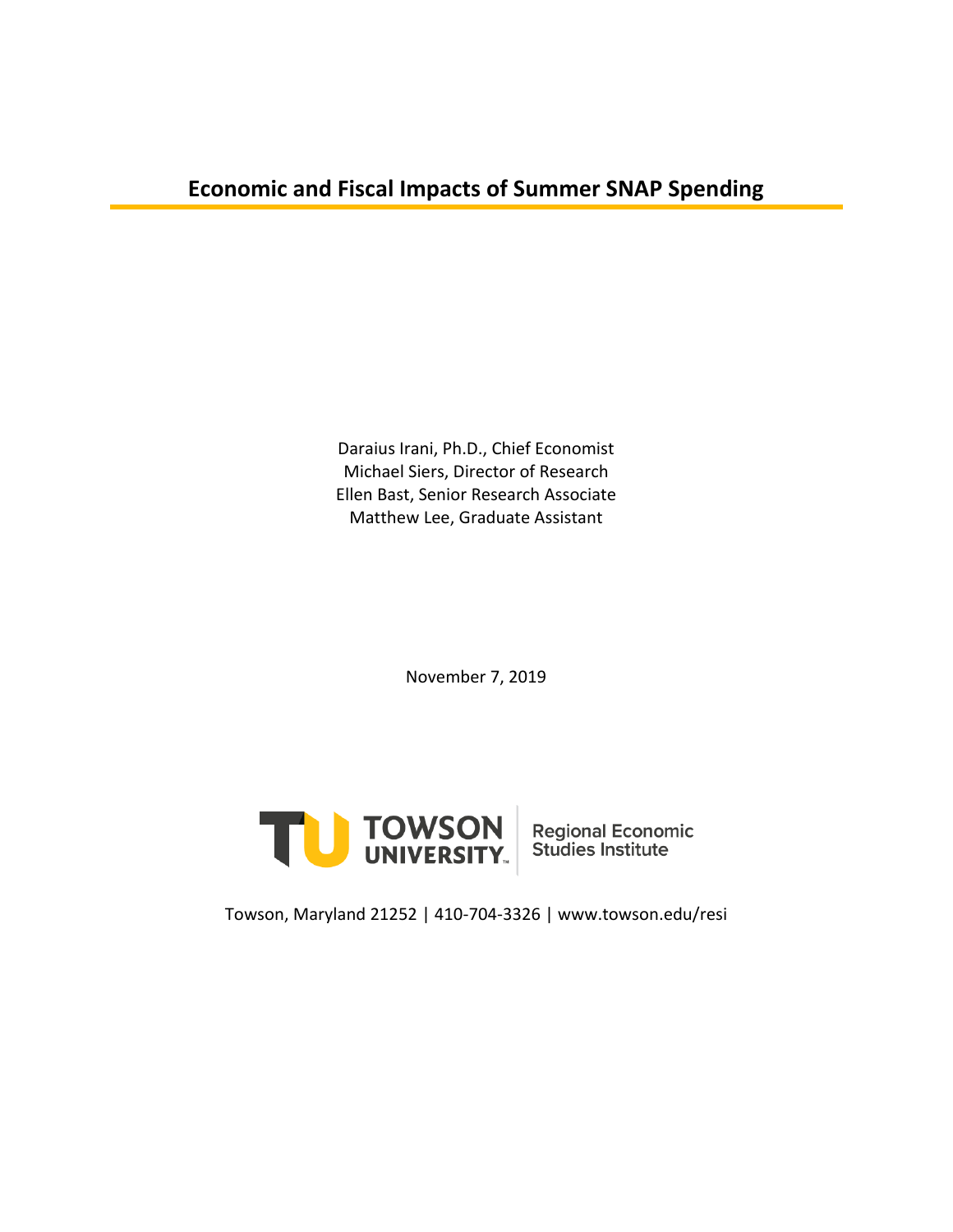## **1.0 Executive Summary**

Maryland faces a variety of challenges regarding economic inequality. To better understand the consequences of this inequality, RESI hosted a series of roundtable discussions with community experts. During the roundtable on food insecurity, participants stated that the Supplemental Nutrition Assistance Program (SNAP) was one of the most effective ways to connect hungry Maryland residents to nutritious food. Given that nearly 21 percent of Maryland households with children are considered food insecure, the state recently established a Summer SNAP program. This law allocates an additional \$30 per child (per summer month) in SNAP benefits, as well as an additional \$10 during winter break.

However, with only \$200,000 of state funds supporting the program, Summer SNAP has a limited reach. Roundtable participants suggested expanding the Summer SNAP program to help alleviate childhood food insecurity. RESI measured the potential economic impact of increasing Summer SNAP funding to \$2 million. Besides further alleviating food insecurity, and thus improving quality of life for thousands more children, this proposed hike in funding could greatly benefit Maryland's economy, as illustrated below in [Figure 1.](#page-1-0)

| <b>Impact Type</b>           | <b>Impacts of</b><br><b>Summer SNAP</b> | <b>Impacts of General</b><br><b>Household Spending</b> | <b>Percent</b><br><b>Difference</b> |
|------------------------------|-----------------------------------------|--------------------------------------------------------|-------------------------------------|
| Jobs                         | 16                                      | 14                                                     | 13%                                 |
| Output                       | \$2,353,630                             | \$2,207,180                                            | 7%                                  |
| <b>Employee Compensation</b> | \$702,490                               | \$632,240                                              | 11%                                 |
| <b>State and Local Taxes</b> | \$147,700                               | \$142,520                                              | 4%                                  |

<span id="page-1-0"></span>

| Figure 1: Economic and Fiscal Impacts Associated with \$2 Million in State Summer SNAP |
|----------------------------------------------------------------------------------------|
| <b>Spending Versus General Household Spending</b>                                      |

Sources: IMPLAN, RESI

As seen above, allocating \$2 million in state government spending to Summer SNAP will have a positive impact on Maryland's economy. As Summer SNAP funds are spent, 16 Maryland jobs are created with an average compensation of nearly \$44,000. In turn, seven percent of the initial outlay flows back to state and local governments in the form of taxes.

Providing this money to the Summer SNAP is a more powerful allocation of scarce state funds than distributing this funding to the typical Maryland household. For the same level of tax rebates or social assistance, the Summer SNAP program generates 13 percent more jobs, 7 percent more economic activity, and 4 percent more state and local tax revenue. Additionally, it should be stressed that these benefits are only associated with the immediate benefits. In the long run, providing children in lower-income households with better nutrition will lead to a host of benefits, including better education and health outcomes, that are not modeled here.

By investing in educational and nutritional support for vulnerable families, Maryland is also investing in its future.

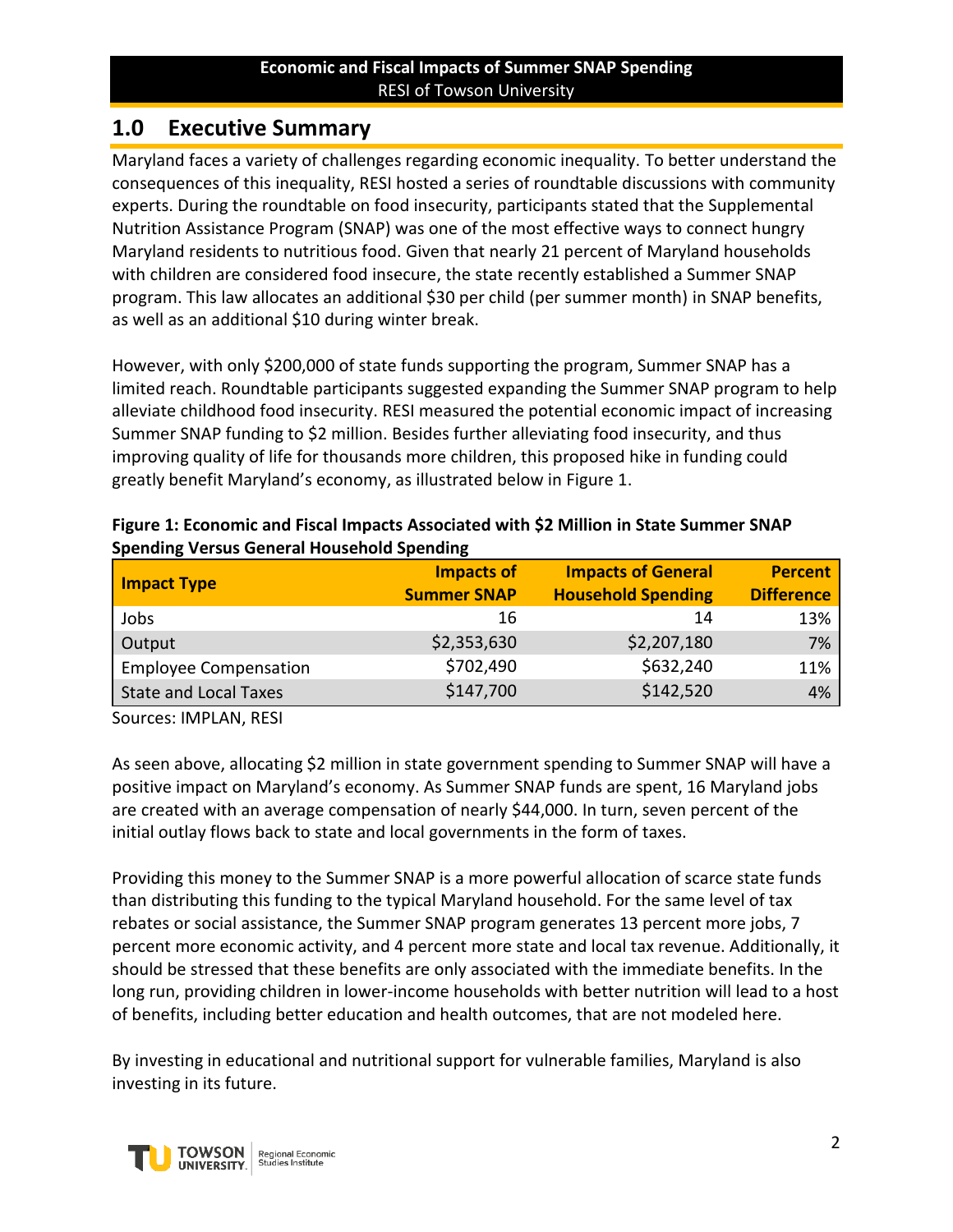# **2.0 Background**

Maryland ranks as the nation's wealthiest state based on median household income.<sup>1</sup> Despite this apparent prosperity, economic disparity persists throughout the region. Nearly 10 percent

of Maryland residents live below the poverty line, and 11.1 percent of households face food insecurity.<sup>2</sup> The United States Department of Agriculture (USDA) defines food insecurity as "the limited or uncertain availability of nutritionally adequate and safe foods or limited or

uncertain ability to acquire acceptable foods in socially acceptable ways."<sup>3</sup> In particular, children are disproportionately affected—nearly 21 percent of Maryland households with children are considered food insecure.<sup>4</sup>

These conditions are exacerbated by Maryland's high cost of living (well above the national average) coupled with stagnant wage growth.<sup>5</sup> As a result, many families rely on governmentfunded public assistance, such as the Supplemental Nutrition Assistance Program (SNAP, formerly Food Stamps). Over 12 percent of Maryland's population reported that they struggle to afford enough food for their families.<sup>6</sup>

In fall 2019, the Regional Economic Studies Institute (RESI) of Towson University convened

roundtables to discuss factors that contribute to disparities in Maryland; one session focused on food insecurity. Participants in the session consisted of representatives from area nonprofits and higher education who work with food insecurity on a daily basis. During the roundtable, several participants identified the SNAP program as the most effective program in directly connecting hungry

families to food. During an average month, over 650,000 Marylanders receive around \$75

 $\overline{a}$ 

<sup>6</sup> "Over 12 Percent of Maryland Households Struggle to Afford Enough Food," Maryland Hunger Solutions, August 1, 2018, https://www.mdhungersolutions.org/press/over-12-percent-of-maryland-households-struggle-to-affordenough-food.



**Nearly 21 percent of Maryland households with children are food insecure.**

*"SNAP is the most important and effective program we have to reduce food insecurity."* **-Roundtable Participant**

<sup>&</sup>lt;sup>1</sup> "S1903: Median Income in the Past 12 Months (in 2017 Inflation-Adjusted Dollars)," U.S. Census Bureau, accessed October 23, 2019, https://factfinder.census.gov/faces/tableservices/jsf/pages/productview.xhtml ?pid=ACS\_17\_5YR\_S1903&prodType=table.

<sup>&</sup>lt;sup>2</sup> "S1701: Poverty Status in the Past 12 Months," U.S. Census Bureau, accessed October 23, 2019, https:// factfinder.census.gov/faces/tableservices/jsf/pages/productview.xhtml?pid=ACS\_17\_5YR\_S1701&prodType=table. Alisa Coleman-Jensen, Matthew Rabbit, Christian Gregory, and Anita Singh, "Household Food Security in the United States in 2018," 23, U.S. Department of Agriculture (September 19, 2019), accessed October 23, 2019, https://www.ers.usda.gov/publications/pub-details/?pubid=94848.

<sup>&</sup>lt;sup>3</sup> "Definitions of Food Security," United States Department of Agriculture Economic Research Service, last modified September 4, 2019, https://www.ers.usda.gov/topics/food-nutrition-assistance/food-security-in-theus/measurement.aspx#security.

<sup>&</sup>lt;sup>4</sup> "2017 Regional Price Parities by State," U.S. Bureau of Economic Analysis, accessed October 23, 2019, https://www.bea.gov/news/2019/real-personal-income-states-and-metropolitan-areas-2017.

<sup>&</sup>quot;Maryland Hunger Solutions: 10 Years of Addressing Hunger, Improving Lives."

<sup>&</sup>lt;sup>5</sup> Ibid.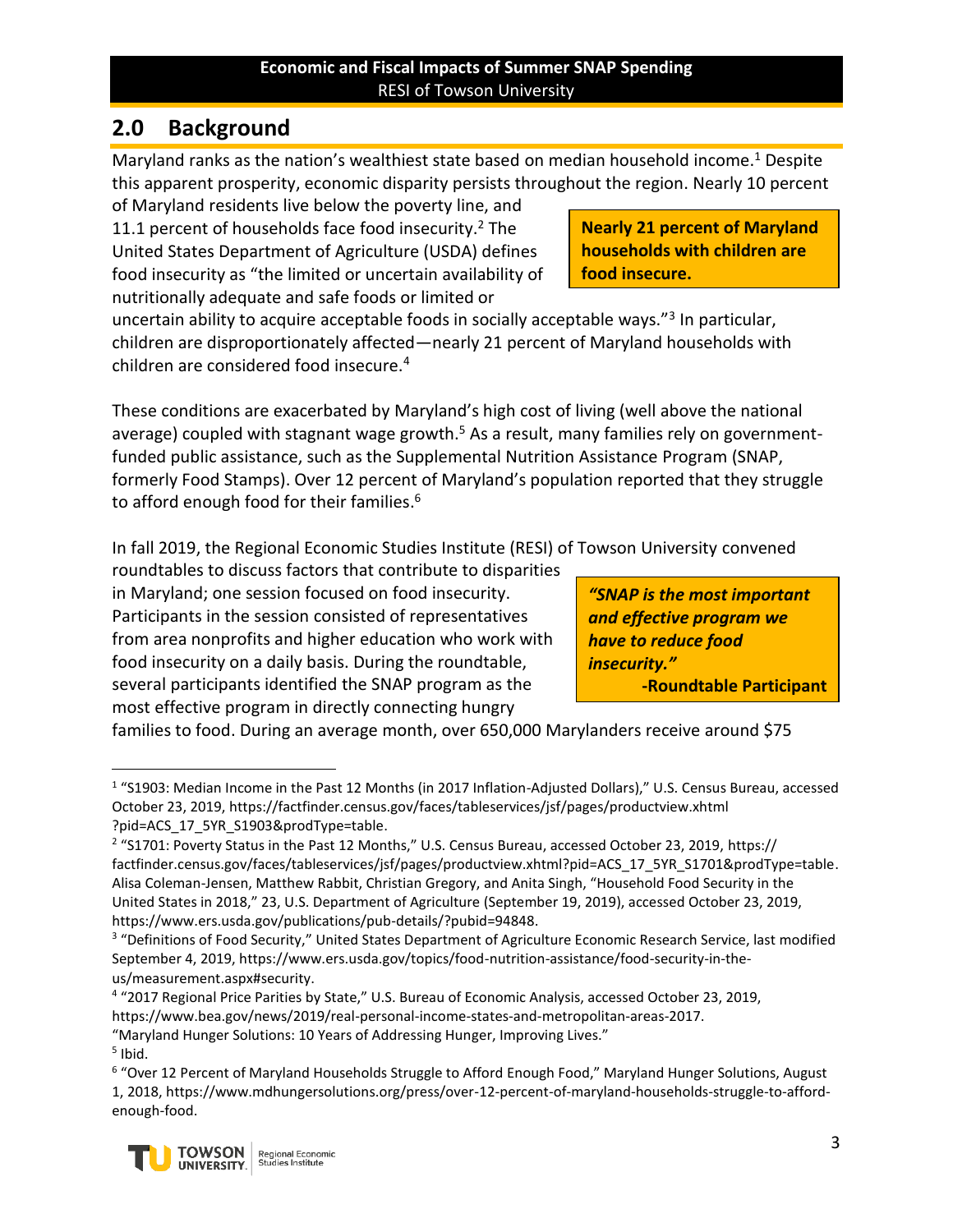million in SNAP benefits.<sup>7</sup> In 2017, over 17 percent of households with children received SNAP benefits.<sup>8</sup>

As part of a nationwide initiative to combat childhood hunger, many schools now offer free or reduced-price breakfast and/or lunch. More than 246,000 children in Maryland depend on these complimentary meals.<sup>9</sup> Children who experience food insecurity are more likely to be hospitalized, perform lower on cognitive indicators, have more behavioral problems, and face more emotional distress.<sup>10</sup>

However, during the summer break (June-August), these children lose a steady and affordable source of nourishment. Studies have shown that food insecurity increases the risk of health problems, poor school performance, and behavioral issues in children, making them especially vulnerable.<sup>11</sup>

Parents also face greater financial burdens during school breaks when they are cut off from the

**Over 650,000 Marylanders receive SNAP benefits during an average month.**

free/discounted meals and childcare provided by schools. During the summer months, a family's expenses increase on average by over \$300.<sup>12</sup> Many families are forced to eat inexpensive, unhealthy alternatives due to a lack of resources and easy access to fresh, nutritional food.

## **2.1 Prior Legislative Action**

In 2007, the nation's leading anti-hunger advocacy group, the Food Research & Action Center, formed Maryland Hunger Solutions to systematically confront statewide food insecurity.<sup>13</sup> MHS's core strategy has been to increase and expand participation in federal nutrition programs, including SNAP.

In 2015, the Hunger-Free Schools Act was passed, allowing Maryland's high-poverty schools to offer all students free in-school meals through the Community Eligibility Provision (CEP).<sup>14</sup>

 $14$  Ibid.



 $\overline{a}$  $7$  Yvonne Wenger, "Food stamp benefits for Maryland recipient to be distributed all at once in March after government shutdown," The Baltimore Sun, February 27, 2019, https://www.baltimoresun.com/health/bs-mdfood-stamps-distribution-20190227-story.html.

<sup>8</sup> "S2201: Food Stamps/Supplemental Nutrition Assistance Program (SNAP)," U.S. Census Bureau, accessed October 23, 2019, https://factfinder.census.gov/faces/tableservices/jsf/pages/productview.xhtml?pid=ACS\_17\_5YR\_S2201 &prodType=table.

<sup>&</sup>lt;sup>9</sup> "Summer Food Service Program," Maryland Hunger Solutions, accessed September 20, 2019, https://www.mdhungersolutions.org/summer-food-service-program.

<sup>&</sup>lt;sup>10</sup> American Academy of Pediatrics, "Promoting Food Security for All Children," November 2015, accessed November 1, 2019, https://pediatrics.aappublications.org/content/136/5/e1431.

<sup>&</sup>lt;sup>11</sup> Richard Bruno and Nithin Paul, "'Summer SNAP' will help feed low-income kids when school's out," The Baltimore Sun, July 8, 2019, https://www.baltimoresun.com/opinion/op-ed/bs-ed-op-0708-summer-snap-20190702-story.html.

 $12$  Ibid.

<sup>&</sup>lt;sup>13</sup> "Maryland Hunger Solutions: 10 Years of Addressing Hunger, Improving Lives."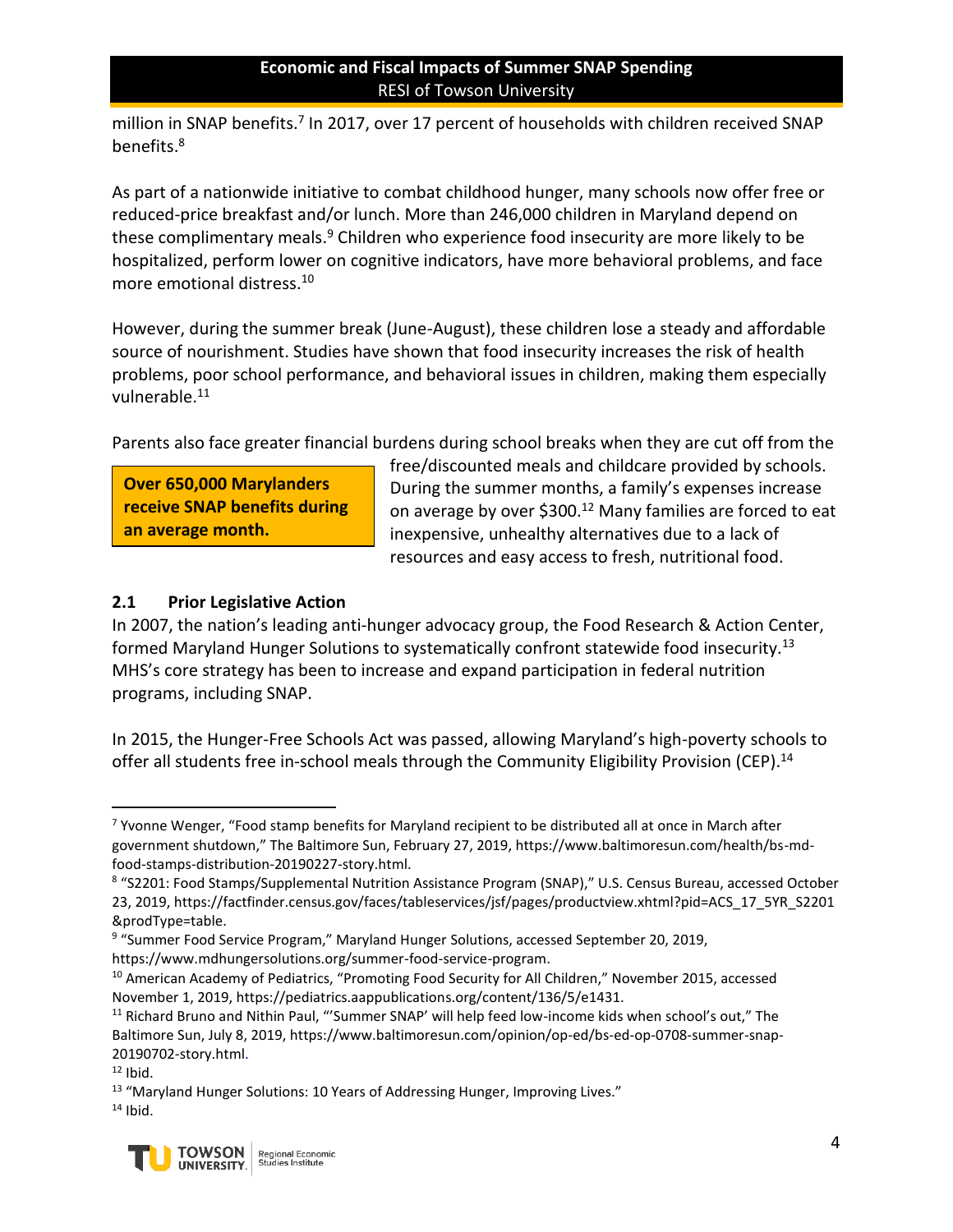Administered by the FDA, CEP allows individual schools or districts to be reimbursed for meals without requiring the families of students to opt in to the program.<sup>15</sup>

During the 2015-2016 school year, 227 schools across Maryland participated in the program. As a result, over 97,000 students attended a hunger-free school.<sup>16</sup> In Baltimore City, this legislation resulted in schools serving more than 10,000 additional lunches per day. Research has shown that students who are well fed are less likely to make mistakes, demonstrate increased ability in math and vocabulary, exhibit stronger comprehension and concentration skills, and have improved attendance.<sup>17</sup> While the Hunger-Free Schools Act has helped to decrease childhood hunger and increase academic performance in schools, it has still failed to account for food insecurity during summer/winter breaks.

## **2.2 Current Legislation**

Recent legislation has been passed that addresses the challenges faced by families when school

is out of session. Effective July 1, 2019, HB 338 and SB 218 (Summer SNAP for Children Act) seek to eliminate childhood hunger and alleviate food insecurity during the summer months. $18$  The legislation provides an additional \$30 per child, per summer month, in food

**Summer SNAP provides an additional \$30 per child, per summer month, in food benefits.**

benefits directly onto SNAP electronic benefits cards (and an additional \$10 during winter break).<sup>19</sup> Evaluation research has shown that providing Summer SNAP benefits of \$30 and \$60 have statistically similar results and significantly reduce child food insecurity.<sup>20</sup>

Studies examining states that have piloted similar programs to Summer SNAP show that among its many benefits are a 33 percent reduction in child food insecurity and increased consumption of nourishing foods, particularly whole grains, fruits, and vegetables.<sup>21</sup>

Higher levels of food security can also protect children from a variety of health-related risks, such as anemia, asthma, and diabetes. Psychological issues, such as delayed language

http://mgaleg.maryland.gov/2019RS/bills/sb/sb0218T.pdf.

<sup>&</sup>lt;sup>21</sup> United States Department of Agriculture. "Summer Electronic Benefit Transfer for Children (SEBTC) Demonstration: Summary Report 2011-2014," May 2016, accessed October 31, 2019.



 $\overline{a}$ <sup>15</sup> "Community Eligibility Program," USDA, accessed October 31, 2019, https://www.fns.usda.gov/schoolmeals/community-eligibility-provision.

<sup>&</sup>lt;sup>16</sup> Jonathon Rondeau, Michael J. Wilson & David Sloan, "No Md. Schoolchild should go hungry," The Baltimore Sun, February 20, 2017, accessed October 31, 2019, https://www.baltimoresun.com/opinion/op-ed/bs-ed-hunger-freeschools-20170220-story.html.

 $17$  Ibid.

<sup>&</sup>lt;sup>18</sup> HB 0338—Summer SNAP for Children Act, Maryland General Assembly, accessed October 23, 2019, http://mgaleg.maryland.gov/2019RS/bills/hb/hb0338T.pdf.

SB 0218—Summer SNAP for Children Act, Maryland General Assembly, accessed October 23, 2019,

<sup>&</sup>lt;sup>19</sup> "Summer SNAP for Children," No Kid Hungry, accessed September 30, 2019,

https://state.nokidhungry.org/maryland/whatwedo/summer-snap-for-children.

<sup>&</sup>lt;sup>20</sup> "Summer Electronic Benefit Transfer for Children (SEBTC) Demonstration: Summary Report," xvi, ABT Associates, May 2016, accessed November 1, 2019, https://fns-

prod.azureedge.net/sites/default/files/ops/sebtcfinalreport.pdf.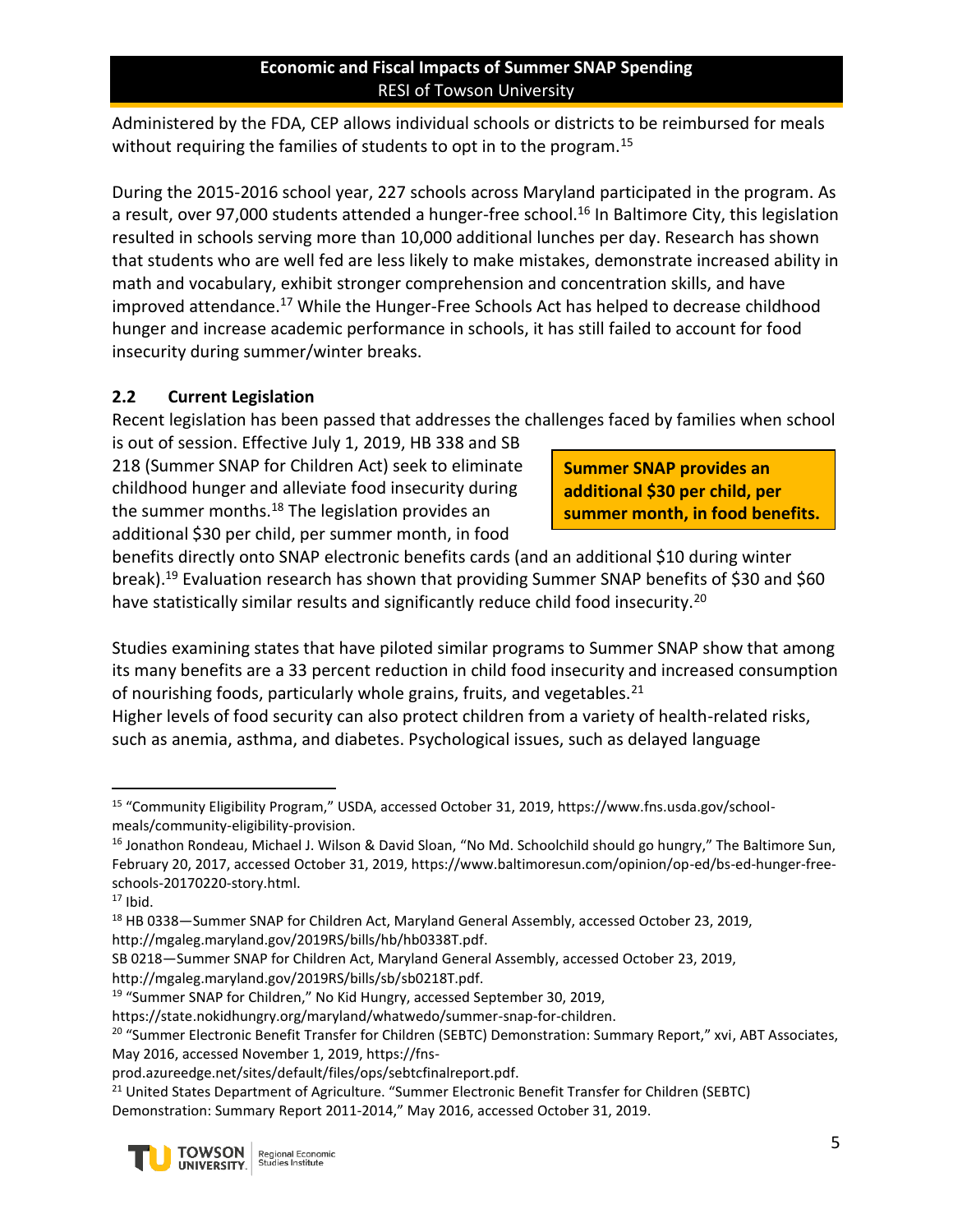comprehension and emotional development, are also less prevalent in food secure households.<sup>22</sup>

During the roundtable discussion, participants identified expanding Summer SNAP as an actionable step to immediately decrease food insecurity across the state. Per the text in the

**The original text of the bill obligated the State to allocate \$2 million instead of \$200,000.**

bills, the State of Maryland must allocate at least \$200,000 to the program in FY 2021, with requirements for local governments to match these funds.<sup>23</sup> However, the original text of the bill obligated the State to allocate \$2 million. Participants

recommended increasing Summer SNAP's capacity at the state level in order to increase coverage for hungry children during the summer and winter breaks.

Therefore, RESI examined the economic and fiscal impact associated with increasing funding for the Summer SNAP program to \$2 million per fiscal year.

# **3.0 Methodology**

Beyond alleviating food insecurity, additional spending by families that are affected by the Summer SNAP program will benefit Maryland's economy. To quantify the economic and fiscal impacts of this household spending, RESI used the IMPLAN input/output model for the state of Maryland. This model enumerates the additional economic activity that occurs when a dollar enters the economy. For example, when a family receives a paycheck, they use that money to pay rent or a mortgage, to buy groceries, to go to the doctor, and other activities. Thus, while they received and spent a single paycheck, those dollars have been spent again, as the grocery store pays suppliers for its merchandise or as the doctor's office purchases medical supplies. The IMPLAN model estimates these "ripples" throughout the economy.

For this analysis, RESI allocated the State funding to Summer SNAP as a change in household income to households with incomes between \$15,000 and \$30,000 annually (the median household income in Maryland for a household participating in SNAP is \$27,699 annually).<sup>24</sup> RESI modeled the funding as an increase in household income because money is fungible; households receiving SNAP benefits will likely shift some of their current spending on groceries to other household necessities. RESI then used the IMPLAN model to calculate the economic activity in terms of employment, output, employee compensation, and state/local tax revenues. The current iteration of Summer SNAP obligates \$200,000 in State spending to the program. However, roundtable participants noted that increasing this figure would allow more eligible children to participate. For this reason, RESI considered the economic and fiscal impacts

<sup>&</sup>lt;sup>24</sup> "S2201: Food Stamps/Supplemental Nutrition Assistance Program (SNAP)," U.S. Census Bureau.



 $\overline{a}$ 

<sup>&</sup>lt;sup>22</sup> Lauren Bauer, "Reducing food insecurity among households with children is still a challenge for the United States," Brookings, July 25, 2018, accessed October 31, 2019, https://www.brookings.edu/blog/up-front /2018/07/25/reducing-food-insecurity-among-households-with-children-is-still-a-challenge-for-the-united-states. <sup>23</sup> HB 0338-Summer SNAP for Children Act, Maryland General Assembly; SB 0218-Summer SNAP for Children Act, Maryland General Assembly.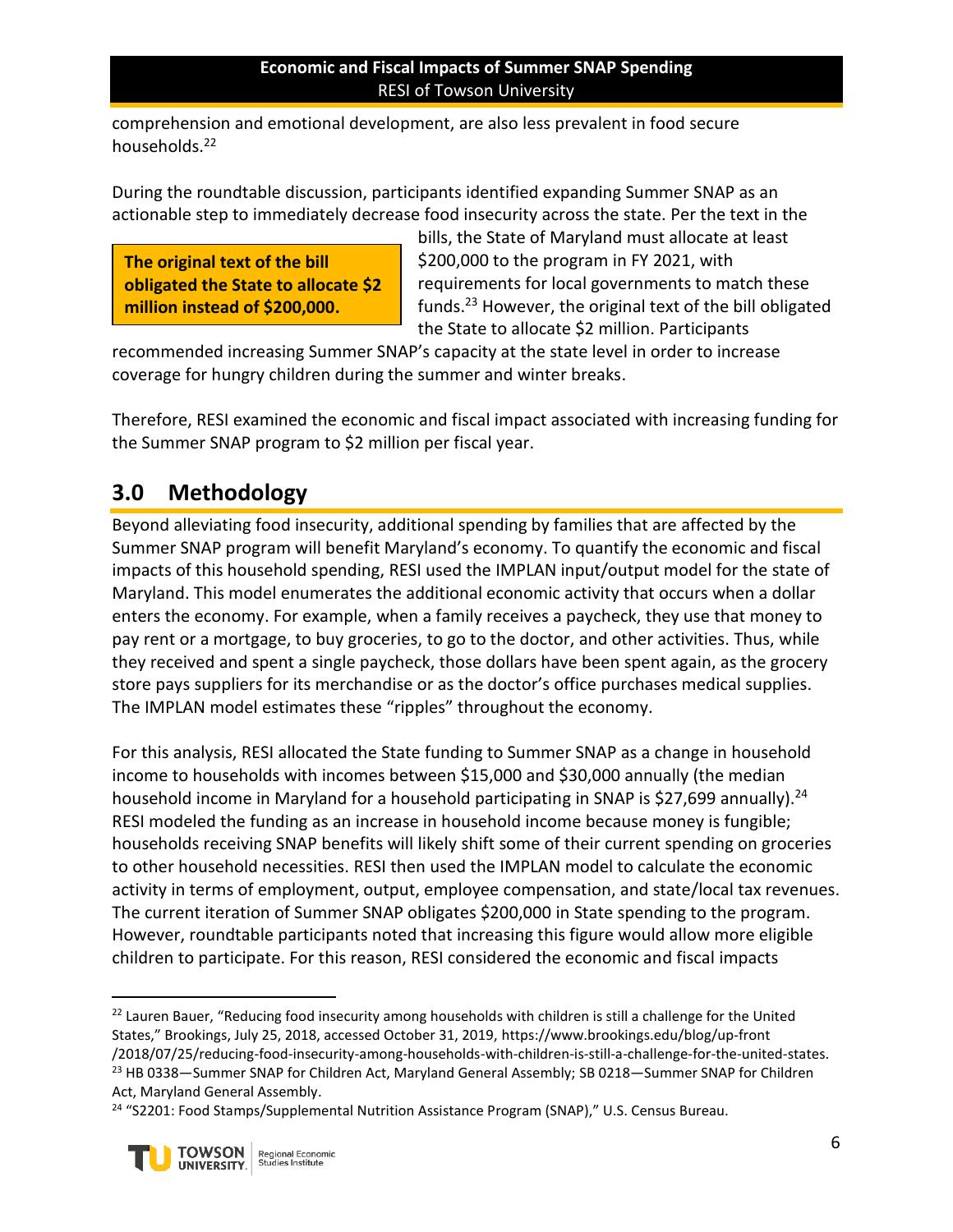associated with allocating \$2 million (the funding level detailed in the original text of the bill) to the Summer SNAP program.

RESI assumed that, in the absence of the Summer SNAP program, the State would still spend this \$2 million. To account for this counterfactual, RESI also modeled an increase in \$2 million to households in the median household income bracket in IMPLAN.

# **4.0 Results**

The Summer SNAP program provides families that participate in SNAP with additional funds to purchase groceries in months when school is not in session. While this program has benefits that extend far beyond dollars and cents, the spending associated with this program benefits Maryland's economy. As presented in [Figure 2,](#page-6-0) RESI estimates that each dollar in State funding allocated to the Summer SNAP program supports approximately \$1.18 in economic output.

## <span id="page-6-0"></span>**Figure 2: Economic and Fiscal Impacts Associated with \$2 Million in State Summer SNAP Spending Versus General Household Spending**

| <b>Impact Type</b>           | <b>Impacts of</b><br><b>Summer SNAP</b> | <b>Impacts of General</b><br><b>Household Spending</b> | <b>Percent</b><br><b>Difference</b> |
|------------------------------|-----------------------------------------|--------------------------------------------------------|-------------------------------------|
| Jobs                         | 16                                      | 14                                                     | 13%                                 |
| Output                       | \$2,353,630                             | \$2,207,180                                            | 7%                                  |
| <b>Employee Compensation</b> | \$702,490                               | \$632,240                                              | 11%                                 |
| <b>State and Local Taxes</b> | \$147,700                               | \$142,520                                              | 4%                                  |

Sources: IMPLAN, RESI

As seen above, allocating \$2 million in state government spending to Summer SNAP will have a positive impact on Maryland's economy. Low-income households generally spend a higher percentage of their income than other households. As the money received through Summer SNAP is spent on groceries, or used to free up money for other necessities such as utilities or rent, 16 Maryland jobs are created with an average compensation of nearly \$44,000. In turn, seven percent of the initial outlay flows back to state and local governments in the form of taxes.

Providing this money to the Summer SNAP program is a more powerful allocation of scarce state funds than distributing this funding to the typical Maryland household. For the same level

**Providing this money to the Summer SNAP is a more powerful allocation of scarce state funds than distributing this funding to the typical Maryland household.**

of tax rebates or social assistance, the Summer SNAP program generates 13 percent more jobs, 7 percent more economic activity, and 4 percent more state and local tax revenue. Additionally, it should be stressed that this comparison is only associated with the immediate impacts. In the long run, providing children in lower-income households

with better nutrition will lead to a host of benefits, including better education and health outcomes, that are not modeled here.

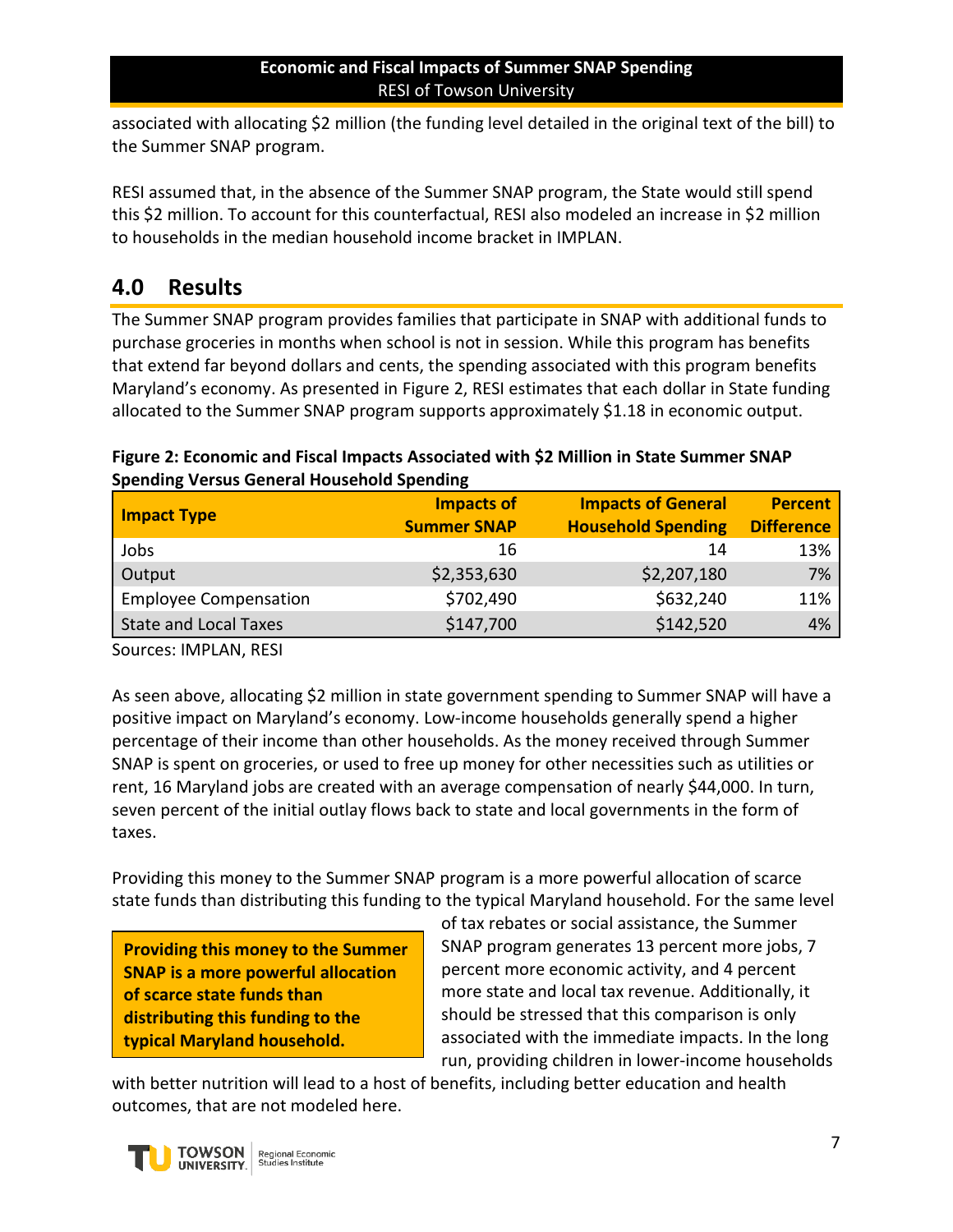The expenditures modeled here, while significant, will not completely eradicate food insecurity

for Maryland children during school breaks. As mentioned previously, more than 246,000 Maryland students depend on free or reduced-cost meals at school.<sup>25</sup> If all of these students received the annual \$100 to supplement their meals during breaks, it would require total expenditures of \$24.6 million.

**Providing this money to the Summer SNAP is a more powerful allocation of scarce state funds than distributing this funding to the typical Maryland household.**

# **5.0 Conclusion**

Though Maryland is a wealthy state, there are still many residents that face food insecurity. A lack of consistent adequate nutrition can be especially detrimental to children who are still growing and developing. While programs in schools can help to alleviate childhood food insecurity, they do not provide coverage during the summer and winter break months when schools are out of session.

In addition to alleviating childhood hunger, the Summer SNAP program benefits Maryland's economy. Allocating these funds to SNAP-eligible households has a greater impact on Maryland's economy than allocating this funding to the typical Maryland household. By investing in educational and nutritional support for vulnerable families, Maryland is also investing in its future.

<sup>&</sup>lt;sup>25</sup> "Summer Food Service Program," Maryland Hunger Solutions.



 $\overline{a}$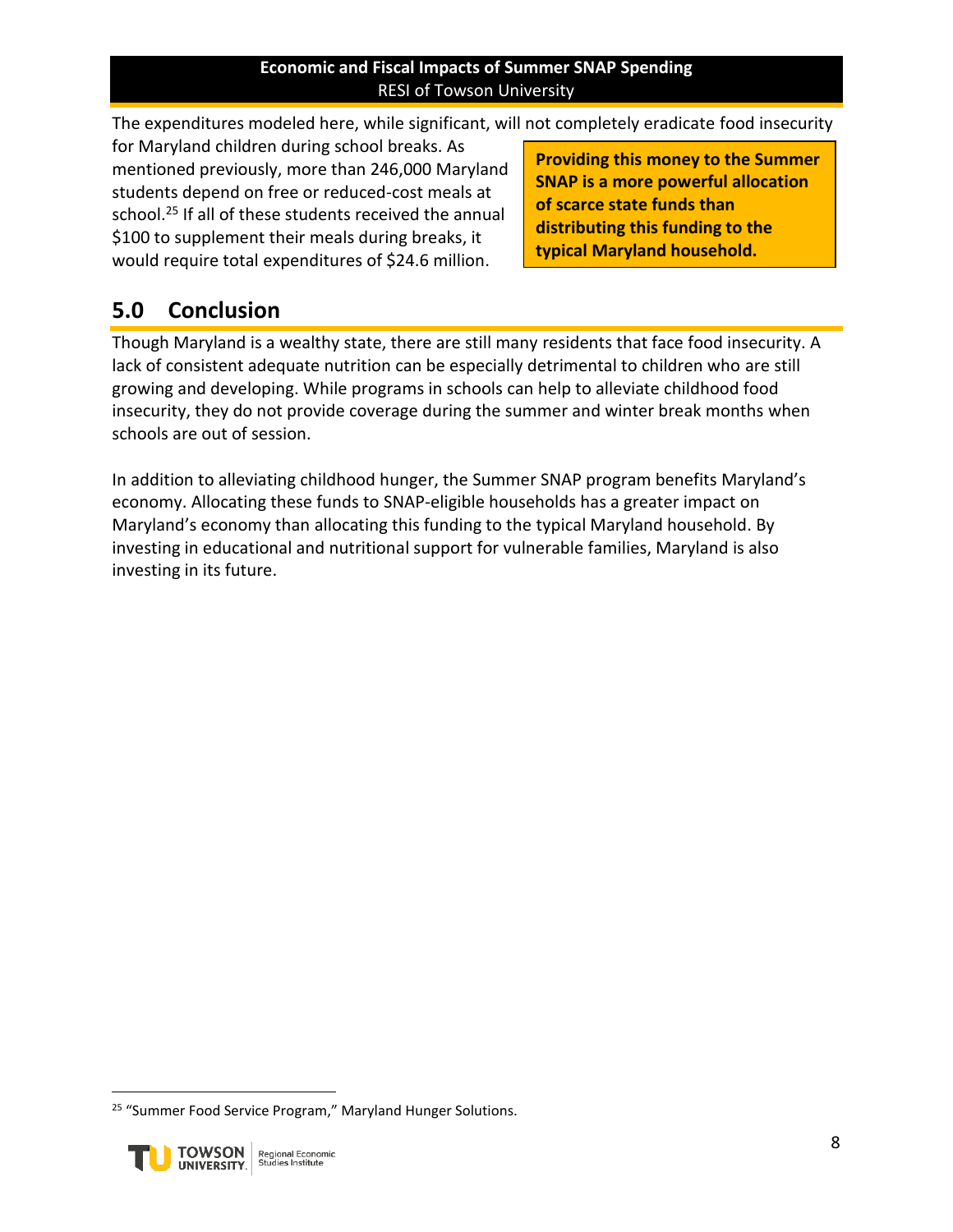# **7.0 References**

- ABT Associates. "Summer Electronic Benefit Transfer for Children (SEBTC) Demonstration: Summary Report." *ABT Associates* (May 2016): xvi. https://fnsprod.azureedge.net/sites/default/files/ops/sebtcfinalreport.pdf.
- American Academy of Pediatrics. "Promoting Food Security for All Children." *American Academy of Pediatrics*, November 2015. https://pediatrics.aappublications.org/content/136/5/e1431.
- Bauer, Lauren. "Reducing food insecurity among households with children is still a challenge for the United States." *Brookings*, July 25, 2018. Accessed October 31, 2019. https://www.brookings.edu/blog/up-front/2018/07/25/reducing-food-insecurityamong-households-with-children-is-still-a-challenge-for-the-united-states.
- Bruno, Richard and Nithin Paul. "'Summer SNAP' will help feed low-income kids when school's out." *The Baltimore Sun,* July 8, 2019*.* https://www.baltimoresun.com/opinion/oped/bs-ed-op-0708-summer-snap-20190702-story.html.
- Coleman-Jensen, Alisa, Matthew Rabbit, Christian Gregory, and Anita Singh. "Household Food Security in the United States in 2018." *U.S. Department of Agriculture* (September 19, 2019): 23. Accessed October 23, 2019. https://www.ers.usda.gov/publications/pubdetails/?pubid=94848.
- Maryland General Assembly. "HB 0338—Summer SNAP for Children Act." *Maryland General Assembly*. Accessed October 23, 2019. http://mgaleg.maryland.gov/2019RS/bills/hb/hb0338T.pdf.
- Maryland General Assembly. "SB 0218—Summer SNAP for Children Act." *Maryland General Assembly*. Accessed October 23, 2019, http://mgaleg.maryland.gov/2019RS/bills/sb/sb0218T.pdf.
- Maryland Hunger Solutions. "Maryland Hunger Solutions: 10 Years of Addressing Hunger, Improving Lives." *Maryland Hunger Solutions*. Accessed September 20, 2019. https://mdhungersolutions.org/pdf/Maryland-10-Year-Report.pdf
- Maryland Hunger Solutions. "Over 12 Percent of Maryland Households Struggle to Afford Enough Food." *Maryland Hunger* Solutions, August 1, 2018. Accessed September 20, 2019. https://www.mdhungersolutions.org/press/over-12-percent-of-marylandhouseholds-struggle-to-afford-enough-food.
- Maryland Hunger Solutions. "Summer Food Service Program," *Maryland Hunger* Solutions. Accessed September 20, 2019. https://www.mdhungersolutions.org/summer-foodservice-program.